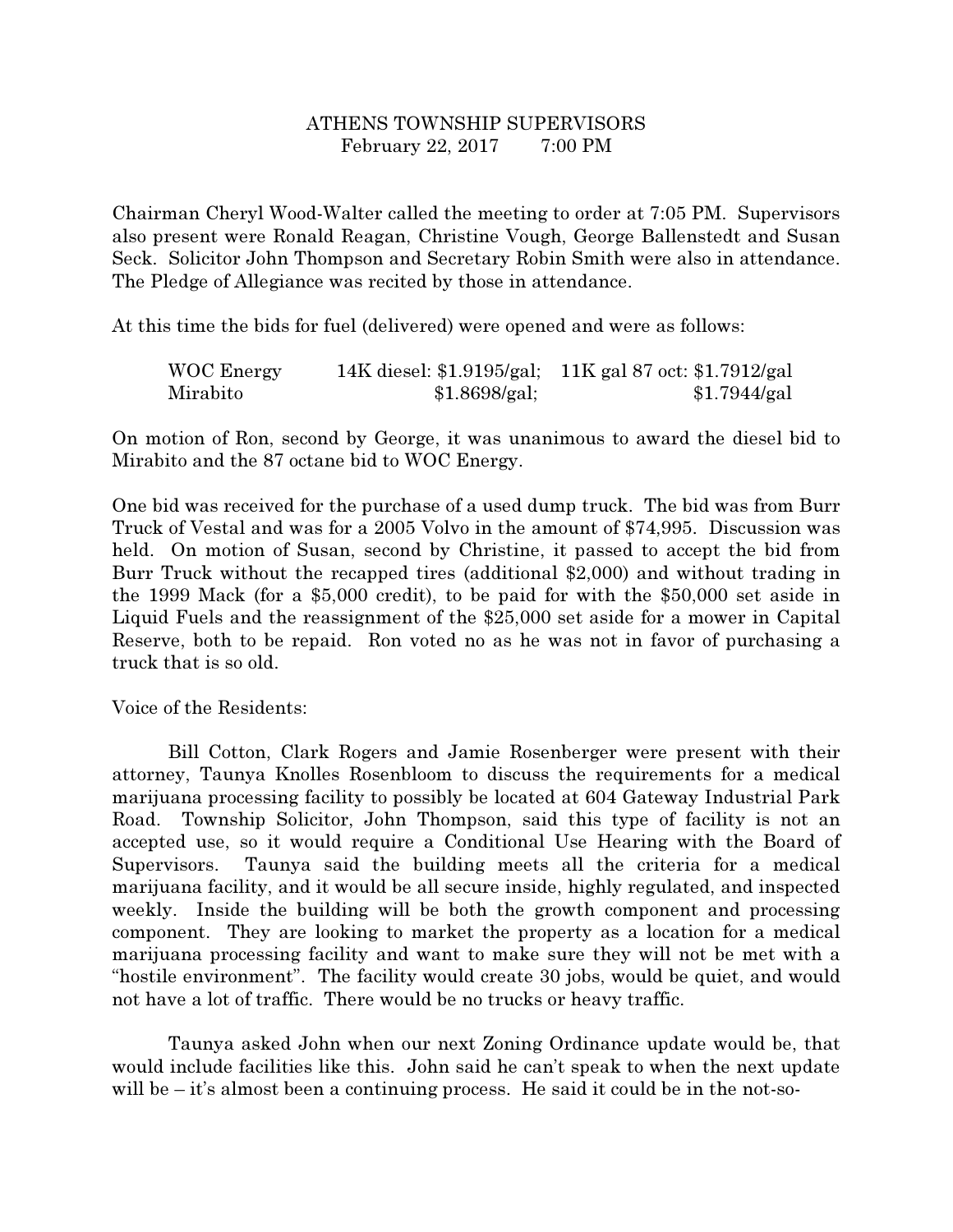Page Two Athens Township Supervisors February 22, 2017

distant future. John said this would require a Conditional Use hearing, and then a decision will be made. He added that he spoke with several individuals and no one expressed any negative feelings about this. He said they watched a webinar on this and state law dictates that this type of facility would require building code inspection. Taunya asked why it would need to be inspected if there were no changes. This is required to determine that the site is prepared for this particular use. Taunya said then code would be involved, they would need a Conditional Use application, what else? John said they would need a land development. Taunya said SALDO, anything else? John said everything was pretty much spelled out in the letter he sent. He was also surprised to hear they took his response as negative, because he felt it was quite congenial. Taunya said she made a courtesy call to find out if the township would accept a facility like this but she didn't receive an answer. She will be making another courtesy call. This is a very extensive application process. They left at this time.

Ron asked if we could get the PSATS webinar (on medical marijuana) again so the whole Board could watch it, and Robin said yes. Ron said there are 6 different regions, and each region only gets 2 grow/process permits. These operations are regulated by the Department of Health, but municipalities can also put regulations on these facilities. In PA these are not considered Agricultural use – they need to be in an Industrial District. He said they will have a master grower and a chemist on-site. Cheryl said this is very unique and is very specific as to what is being treated. Ron added that the grower/processor can't also be a distributor. This product comes in 4 forms: oils, creams, vapors and pills.

The treasurer's report was reviewed at this time. On motion of Susan, second by Cheryl, it was unanimous to pay the monthly bills as presented. A complete listing of revenues and expenditures is on file in the office of the treasurer.

On motion of Cheryl, second by George, it was unanimous to approve the payment of the Bradford County Sanitation Committee assessment fee in the amount of \$6,345.

Robin presented the Parks and Recreation Committee report. They have given Insinger Excavation until April 3rd (weather permitting) to complete the entire project. If it is not completed, there will a \$200/day penalty. There is an organization considering installing the playground equipment for the new park area. The commission will hold a special meeting on March 7th at 12:30 PM to review the prints for Phase III. They hope to have the whole project completed by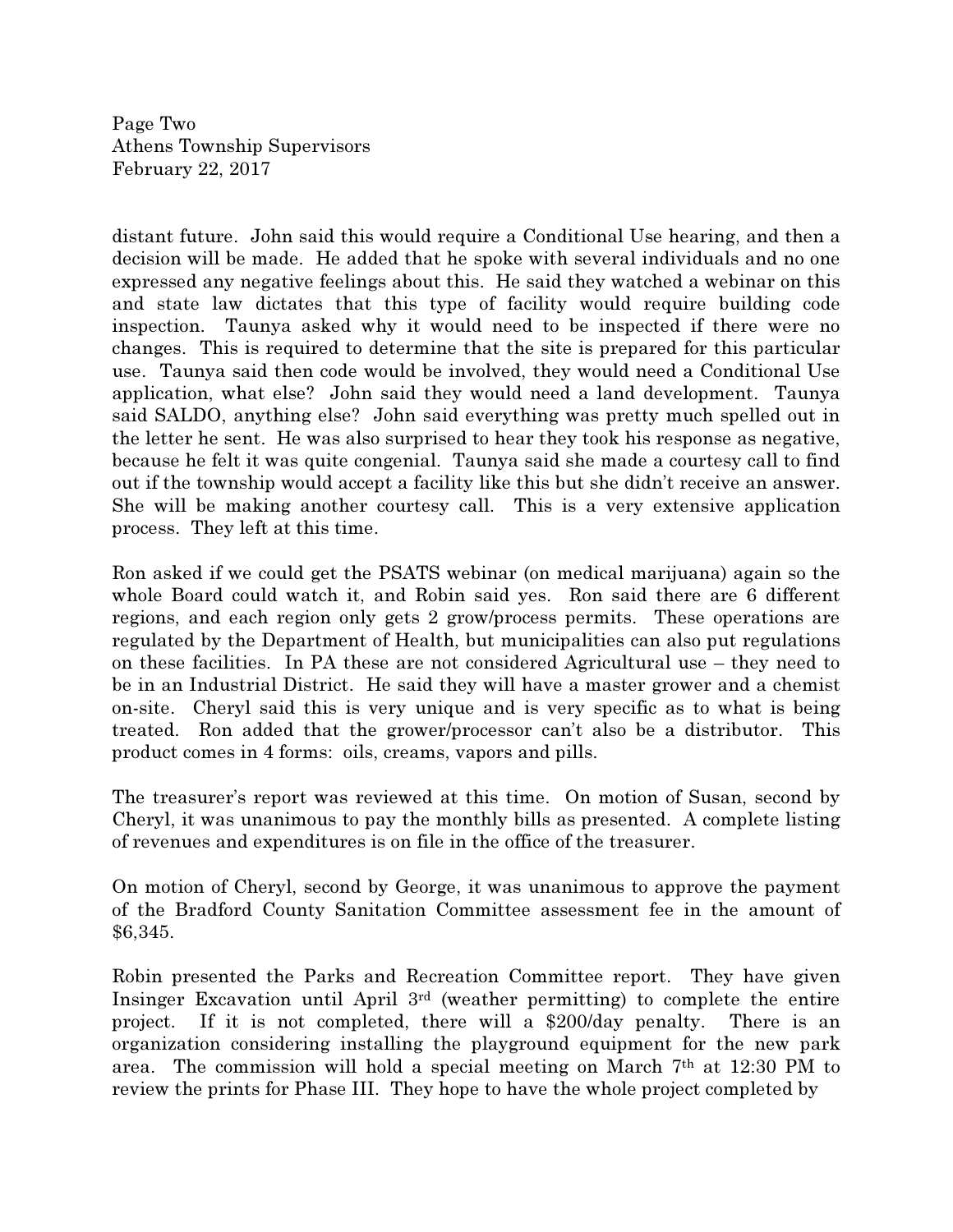Page Three Athens Township Supervisors February 22, 2017

September 1st. The Park Commission voted to pay Insinger for the Phase II work, minus the penalty fee of \$9600 and the 5% retainer. The amount of the check will be \$\$234,298.96. We have not heard from Mustang Carriers concerning the \$3,000 for the damage to the Tozer's Landing sign. We received the signs from the American Lung Association concerning the smoke-free areas. We need to purchase posts and signs for the designated smoking areas. The park truck is getting body work done and will be ready in 2 weeks. We will be installing the electric power during the month of March. We will be asking for inmates again this year. They are considering asking Barry to come back to work in March if we can get inmates to cut trees, build the panel board for electric service and install the no smoking signs. John Thompson said the loan is finally all approved and he is looking to set up a time next week to have the paperwork signed. On motion of Ron, second by Christine, it was unanimous to have Cheryl sign the paperwork for the Board at the closing.

On motion of Ron, second by Cheryl, it was unanimous to reappoint Dr. Bruce Carpenter and Ms. Stacey Sickler to the Spalding Memorial Library Board as representatives for Athens Township.

On motion of Cheryl, second by Ron, it was unanimous to have Ed, Robin and Clif attend the Municipal Summit in Wysox on March 22nd, (\$10 fee each) along with any supervisor that wishes to go. Robin will register everyone.

On motion of Ron, second by Christine, it was unanimous to allow Robin to attend her PSATS Resolutions Committee meeting in Enola on March 1st .

Robin asked for direction as to the Non-Uniform Pension Plan amendment that was adopted by motion last month. Discussion was held. It was decided that Robin would contact our actuary, John Vargo, and have him restate the plan document that we will then adopt by ordinance.

On motion of George, second by Christine, it was unanimous to approve Borton Lawson's request for an extension of the Thomas Avenue Bridge preliminary engineering contract through March 21, 2018.

Robin presented PennDOT's letter concerning the bridge lighting. No meeting will be requested.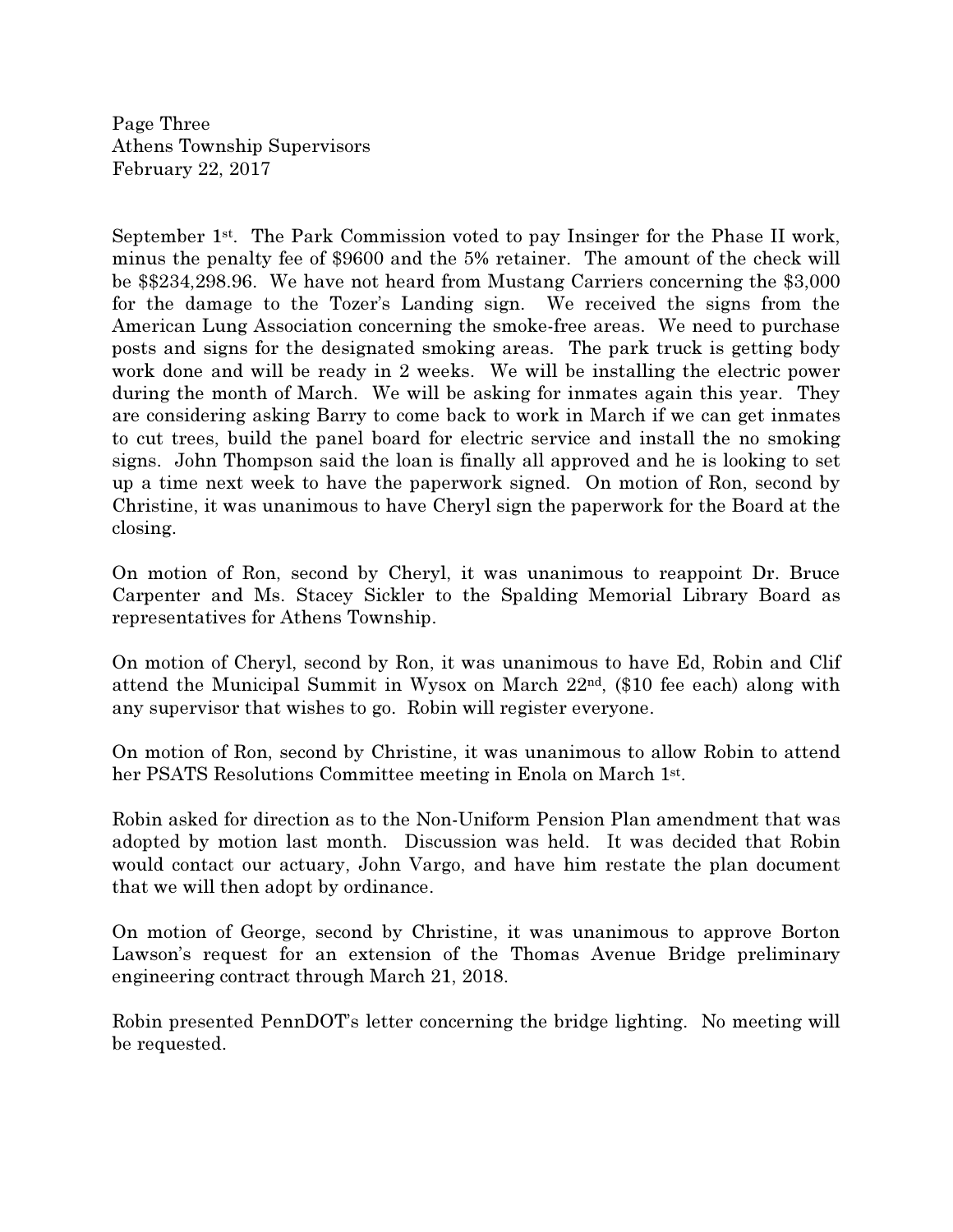Page Four Athens Township Supervisors February 22, 2017

Susan presented her list of road repairs that need to be done. Discussion was held as to how to prioritize the repairs, and that the material amounts need to be determined so they can be bid out. The supervisors decided that they will all do road inspection on their own by our next meeting so they can decide which projects can be done. Susan will get ballpark estimates for our next meeting so we know what we can afford. It was determined that we will participate in the COSTARS salt contract again this year, and will request 1000 tons. We will need to bid DSA for the McKinney Hill Dirt and Gravel Road project, but we need to get the prevailing wage rates. We will need to have the DSA delivered and applied and Susan said it does not need to be PennDOT-certified. Robin will contact Kirsten to find out what positions we need to get prevailing wage for and will get that going. Susan wants to get 6000 T of anti-skid, but is also considering bidding out the crushing of 8000 T of anti-skid from our pit instead, so that will have to be decided before anything can be bid. We will also be bidding out the old dump truck.

On motion of Ron, second by Christine, it was unanimous to approve the minutes of January11th and 25, 2017 as written.

On motion of Christine, second by Susan, it was unanimous to accept the monthly reports as presented.

Correspondence/Information was as listed in the meeting agenda.

Chairman Wood-Walter took the Board into executive session at 8:48 PM for personnel and pending litigation. The secretary was excused at this time and the remaining minutes were taken by Ronald Reagan. The regular meeting reconvened at 9>34 PM.

On motion of Ron, second by Christine, it was unanimous to have Cheryl sign the stipulation settlement for the Comfort Inn.

On motion of Susan, second by George, it was unanimous to have Cheryl sign the road study agreement in Wildwood so we can schedule the test.

On motion of Susan, second by Cheryl, it was unanimous to have Precision Auto Body fix Truck #8 for \$5,671.21.